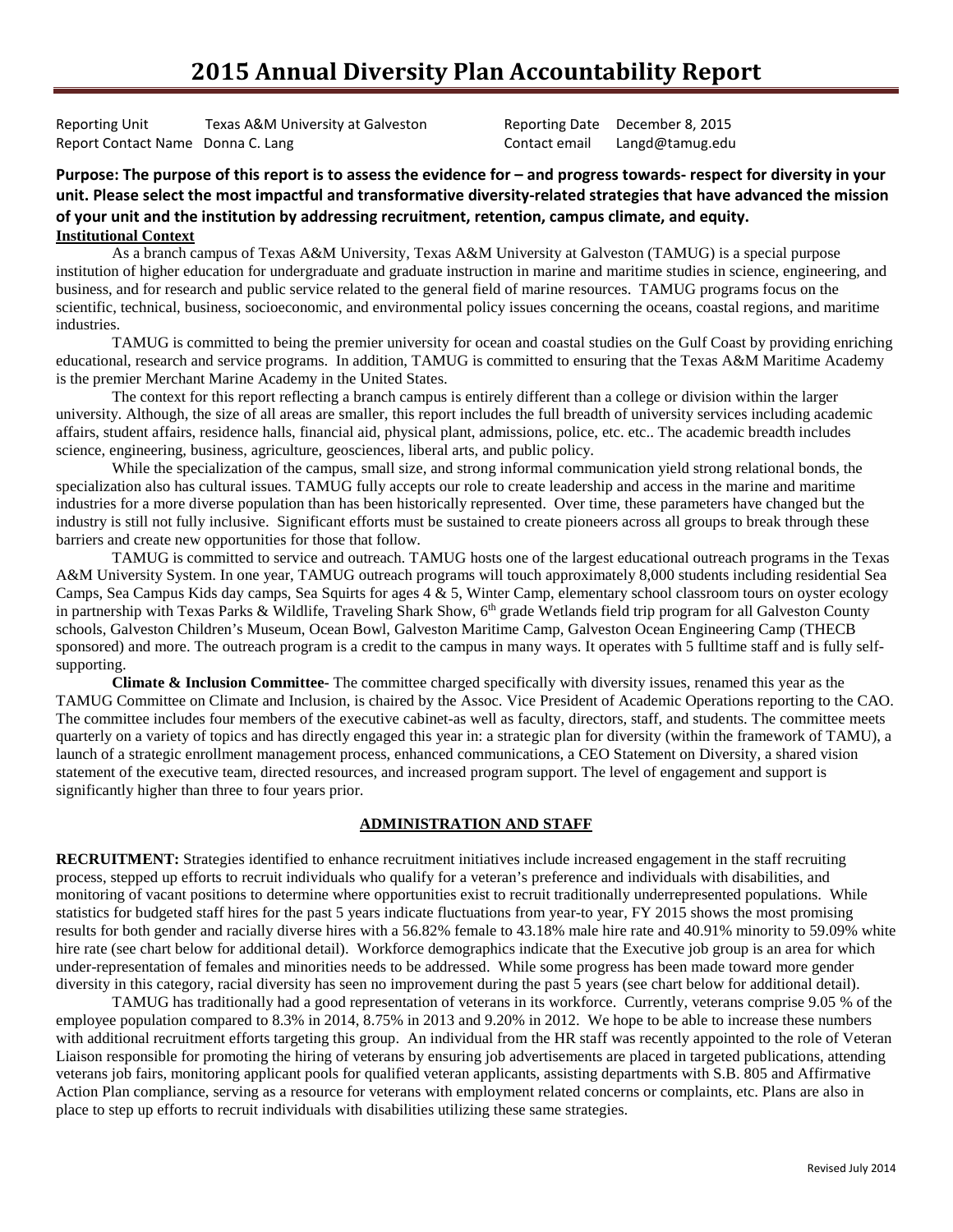| Budgeted Staff Hires (2011-2013 figures adjusted to exclude operations outsourced in 2013) |                 |           |          |                                                              |                |           | TAMUG Executive Job Group (includes job groups 1A & 1B) |           |         |                                                              |                         |                 |           |          |           |          |           |          |           |          |                                                        |
|--------------------------------------------------------------------------------------------|-----------------|-----------|----------|--------------------------------------------------------------|----------------|-----------|---------------------------------------------------------|-----------|---------|--------------------------------------------------------------|-------------------------|-----------------|-----------|----------|-----------|----------|-----------|----------|-----------|----------|--------------------------------------------------------|
| <b>Sex</b>                                                                                 |                 | FY 2011   |          | FY 2012                                                      |                | FY 2013   |                                                         | FY 2014   | FY 2015 |                                                              | <b>Sex</b>              |                 | FY 2011   |          | FY 2012   |          | FY 2013   |          | FY 2014   |          | FY 2015                                                |
| Female                                                                                     | 20 <sup>1</sup> | 76.92% 20 |          | 71.43% 14                                                    |                | 60.87% 18 |                                                         | 69.23% 25 |         | 56.82%                                                       | Female                  | 10 <sup>1</sup> | 29.41% 13 |          | 37.14% 11 |          | 37.93% 11 |          | 40.74% 14 |          | 42.42%                                                 |
| Male                                                                                       | 6.              | 23.08%    | 8        | 28.57% 9                                                     |                | 39.13%    | 8                                                       | 30.77% 19 |         | 43.18%                                                       | Male                    | 24              | 70.59% 22 |          |           |          |           |          |           |          | 62.86% 18 62.07% 16 59.26% 19 57.58%                   |
| <b>Total</b>                                                                               |                 |           |          |                                                              |                |           |                                                         |           |         | 26 100.00% 28 100.00% 23 100.00% 26 100.00% 44 100.00% Total |                         |                 |           |          |           |          |           |          |           |          | 34 100.00% 35 100.00% 29 100.00% 27 100.00% 33 100.00% |
|                                                                                            |                 |           |          |                                                              |                |           |                                                         |           |         |                                                              |                         |                 |           |          |           |          |           |          |           |          |                                                        |
| Race/Ethnicity                                                                             |                 | FY 2011   |          | FY 2012                                                      |                | FY 2013   |                                                         | FY 2014   |         | FY 2015                                                      | Race/Ethnicity          |                 | FY 2011   |          | FY 2012   |          | FY 2013   |          | FY 2014   |          | FY 2015                                                |
| White                                                                                      | 19              | 73.08% 23 |          | 82.14% 18                                                    |                | 78.26% 19 |                                                         | 73.08% 26 |         | 59.09%                                                       | White                   | 29              | 85.29% 28 |          | 87.50% 26 |          | 89.66% 24 |          | 88.89% 29 |          | 87.88%                                                 |
| African American                                                                           | $\Omega$        | $0.00\%$  | $\Omega$ | 0.00%                                                        | 3              | 13.04%    | $\mathbf{R}$                                            | 11.54%    | Δ       | 9.09%                                                        | <b>African American</b> |                 | 2.94%     |          | 3.13%     | $\Omega$ | $0.00\%$  | $\Omega$ | $0.00\%$  | $\Omega$ | 0.00%                                                  |
| Hispanic                                                                                   |                 | 7.69%     | 3.       | 10.71%                                                       | $\mathcal{P}$  | 8.70%     | 3                                                       | 11.54%    |         | 15.91%                                                       | Hispanic                |                 | 8.82%     | 3        | 9.38%     | з        | 10.34%    | 31       | 11.11%    |          | 9.09%                                                  |
| Asian                                                                                      | 4               | 15.38%    | $\Omega$ | 0.00%                                                        | $\Omega$       | 0.00%     |                                                         | 3.85%     | 5.      | 11.36%                                                       | Asian                   |                 | 2.94%     | $\Omega$ | $0.00\%$  |          | 0.00%     | $\Omega$ | $0.00\%$  |          | 3.03%                                                  |
| Two or more races                                                                          |                 | 3.85%     |          | 7.14%                                                        | $\overline{0}$ | 0.00%     | $\mathbf{0}$                                            | $0.00\%$  |         | 4.55%                                                        | Two or more races       |                 | $0.00\%$  | $\Omega$ | $0.00\%$  | $\Omega$ | 0.00%     | $\Omega$ | $0.00\%$  | $\Omega$ | 0.00%                                                  |
| Total                                                                                      |                 |           |          | 26 100.00% 28 100.00% 23 100.00% 26 100.00% 44 100.00% Total |                |           |                                                         |           |         |                                                              |                         |                 |           |          |           |          |           |          |           |          | 34 100.00% 32 100.00% 29 100.00% 27 100.00% 33 100.00% |

| Budgeted Staff Workforce (2011-2013 figures adjusted to exclude operations outsourced in 2013) |         |                                                             |    |            |    |            |    |            |         |                                                             |  |  |
|------------------------------------------------------------------------------------------------|---------|-------------------------------------------------------------|----|------------|----|------------|----|------------|---------|-------------------------------------------------------------|--|--|
| <b>Sex</b>                                                                                     |         | FY 2011                                                     |    | FY 2012    |    | FY 2013    |    | FY 2014    | FY 2015 |                                                             |  |  |
| Female                                                                                         | 86      | 57.72%                                                      | 91 | 60.67%     | 92 | 58.97%     | 94 | 60.26% 100 |         | 58.82%                                                      |  |  |
| Male                                                                                           | 63      | 42.28%                                                      | 59 | 39.33%     | 64 | 41.03%     | 62 | 39.74%     | 70      | 41.18%                                                      |  |  |
| <b>Total</b>                                                                                   |         | 149 100.00% 150 100.00% 156 100.00% 156 100.00% 170 100.00% |    |            |    |            |    |            |         |                                                             |  |  |
|                                                                                                |         |                                                             |    |            |    |            |    |            |         |                                                             |  |  |
| Race/Ethnicity                                                                                 | FY 2011 |                                                             |    | FY 2012    |    | FY 2013    |    | FY 2014    | FY 2015 |                                                             |  |  |
| White                                                                                          | 110     | 73.83% 114                                                  |    | 76.00% 116 |    | 74.36% 117 |    | 75.00% 122 |         | 71.76%                                                      |  |  |
| <b>African American</b>                                                                        | 9       | 6.04%                                                       | 9  | 6.00%      | 10 | 6.41%      | 10 | 6.41%      | 11      | 6.47%                                                       |  |  |
| Hispanic                                                                                       | 23      | 15.44%                                                      | 19 | 12.67%     | 22 | 14.10%     | 22 | 14.10%     | 26      | 15.29%                                                      |  |  |
| Asian                                                                                          | 7       | 4.70%                                                       | 6  | 4.00%      | 7  | 4.49%      | 7  | 4.49%      | 8       | 4.71%                                                       |  |  |
| Two or more races                                                                              | 0       | 0.00%                                                       | 2  | 1.33%      | 1  | 0.64%      | 0  | $0.00\%$   | 3       | 1.76%                                                       |  |  |
| <b>Total</b>                                                                                   |         |                                                             |    |            |    |            |    |            |         | 149 100.00% 150 100.00% 156 100.00% 156 100.00% 170 100.00% |  |  |

**RETENTION:** TAMUG has worked to create an open and welcoming environment where all employees have the opportunity to be successful. In order to receive accurate and timely feedback on our efforts, we have implemented multiple venues through which individuals have an opportunity to provide feedback or raise concerns about the workplace. For the 2014 and 2015 academic years, online exit survey results indicate the most common reasons for separation are 55% for a better job opportunity, 33% returning to school, and 22% retiring (please note that multiple selections are available). No issues related to diversity or discrimination were cited, but results did reveal that separating employees felt cooperation and communication within the campus community had some room for improvement.

Our Employee Professional Development Program was recently enhanced with the addition of general sessions and miniacademies. These events were well attended with over 30% of the staff population participating in at least one training opportunity (up from 16% last year) and 43% of this group participated in multiple trainings. Evaluation scores received for the program rated sessions an overall 4.06 out of 5 (81% satisfaction rating). Additionally, a leadership development program based on "The Leadership Challenge" was introduced and completed by 9 upper level administrative officials in the Fall of 2014 and plans are in place for a group of mid-level management personnel to take the training in Spring 2016. Going forward, we have joined with TAMU EOD in a pilot program to train our trainers as a way to provide additional subject matter expertise to our existing program.

The TAMUG Staff Counsel has been making strides to become more engaged with staff members through numerous on campus activities and events. This group is also moving to promote their function to serve as a liaison with the administration on issues that impact staff. Recently, a staff member at TAMUG was elected to serve on the TAMU Staff Counsel and our employees were deemed eligible to receive benefits from the TAMU Staff Emergent Fund. Efforts are currently underway to see if participation in the TAMU Employee Scholarships Program might also be available. (TAMUG currently has a small program available- 1 course per term).

**CAMPUS CLIMATE:** Some of the initiatives currently underway to improve campus climate have been directed toward wellness, Title IX, and work-life balance opportunities. 2015 was a year of many successes for TAMUG's Wellness Program - the name "*AIM Well"* was adopted, a logo created, mission statement approved, policies updated, Facebook page introduced, wellness team formed, and, we have experienced a 33% increase in participation rates. Title IX outreach and compliance efforts have been stepped up with the introduction of a targeted in-person training program for staff, appointment of 2 additional Campus Deputy Coordinators, training of 10 certified investigators, updating of the Title IX website, and participation in TAMU's "Step In and Stand Up" campaign. New work-life balance initiatives have also become available through A&M System sponsored activities as well as local initiatives including the TAMUG wellness program, professional development program, staff counsel activities, and community services like the State Employees Charitable Campaign which realized a 43% increase in contributions from last year. We continue to target opportunities to take advantage of flexible scheduling, alternate work location, and similar programs, but survey results indicate there is more that can be done in this area.

Staff climate surveys were administered between January 13 and January 30, 2015 and again between May 5 and May 29, 2015. These surveys received a 59% and 49% response rate respectively. The results of these surveys indicate that employees feel positively toward their work environment. Respondents reported the lowest levels of satisfaction with pay equity and promotion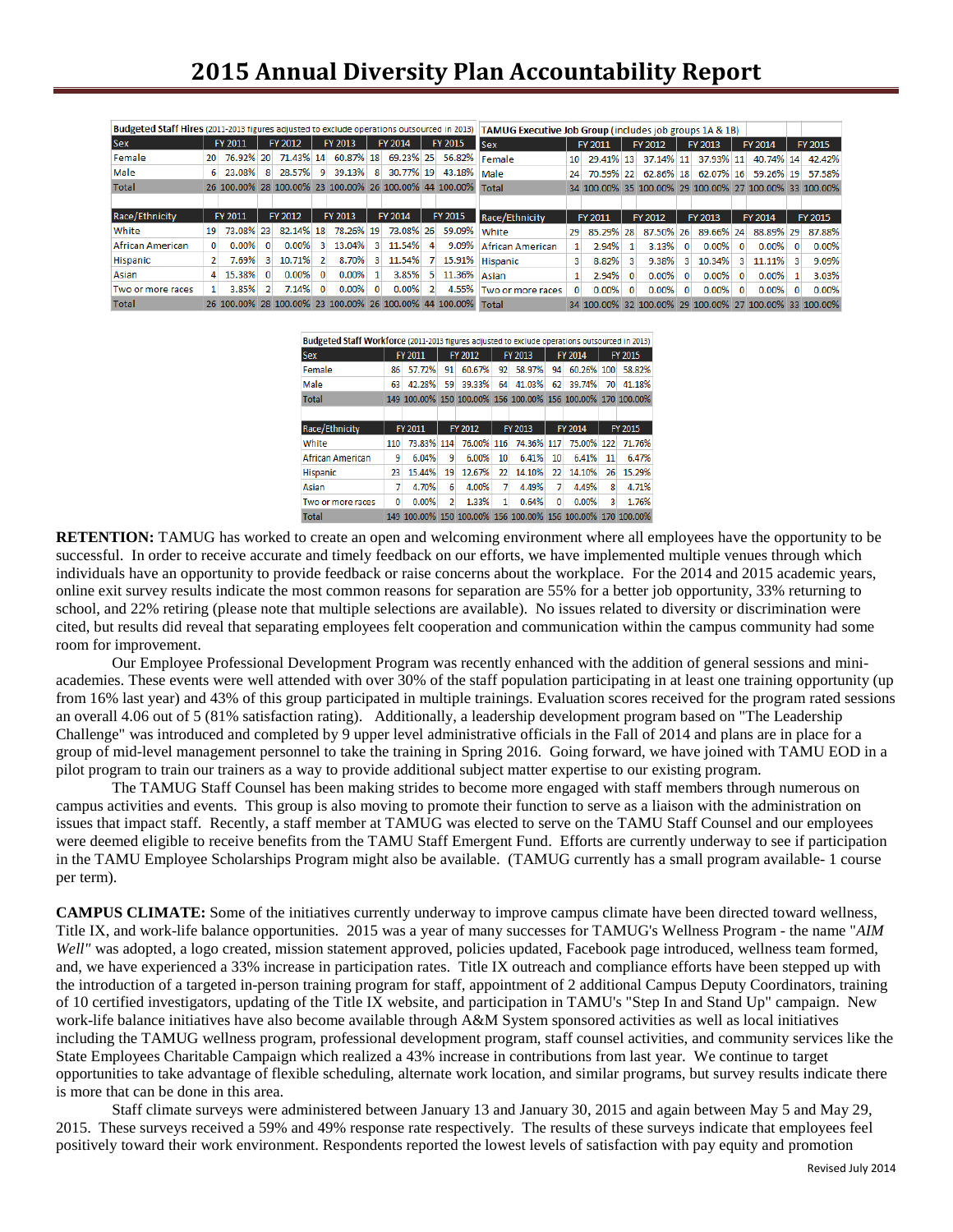## **2015 Annual Diversity Plan Accountability Report**



opportunities while the highest levels of satisfaction were attributable to their supervisor. In general, employees perceive the organization as supportive and are satisfied with coworker relationships. There was relatively low work-to-family conflict reported and responses were positive for various aspects of work-family culture, however, employees reported using few work-family practices. Responses show above average levels of satisfaction with voice opportunities and organizational commitment (albeit with a decline from 2012 to 2015). Detailed results and a comparison of overlapping constructs from 2012 and 2015 staff climate surveys can be found below.





Results of the surveys revealed fairly few meaningful differences across functional areas and there were relatively few differences between respondents based on demographic variables. Of particular interest, 63% of respondents felt that TAMUG has a diverse campus climate and 51% had concerns about pay equity. We are moving forward with plans to appoint a Staff Ombudsperson in an effort to provide additional opportunities for individuals to raise concerns and understand options.

**EQUITY:** As indicated in exit and staff climate surveys, pay equity has been identified as one of the biggest concern for TAMUG staff employees. As such, an internal salary parity study was conducted this past summer. Salary data specific to higher education was used with criteria based upon enrollment size, budget quartile, and Carnegie Classification. Results were presented to senior leadership, however, a decision was made to wait for the completion of the PwC Classification & Compensation Project to determine how best to use this information. An equity salary pool has been built into the FY 2016 budget to address some of these concerns as appropriate. While the PwC Project is not officially complete at this time, they have determined that TAMUG is part of a labor market (Houston Metropolitan area) where salaries are somewhat higher than the standard across the state of Texas. We have traditionally experienced difficulties competing for labor in this market and are hopeful that this information will help determine suitable levels of compensation for staff going forward. Promotional opportunities were also identified as concerns by staff and will be monitored to ensure equitable processes are in place and adhered too.

Survey data suggests that staff feel TAMUG's professional development and training opportunities are generally sufficient and offered on an equitable basis. With the introduction of the Leadership Challenge Program and ongoing modifications to the Employee Professional Development Training Program, we hope to continue this trend. As is the case with our training programs, wellness events and activities are open to all staff for participation.

#### **STUDENTS**

**RECRUITMENT:** TAMUG is currently working with a market research firm to survey current students and students that were accepted for the previous three semesters to environmentally scan our community and review market competition as part of our data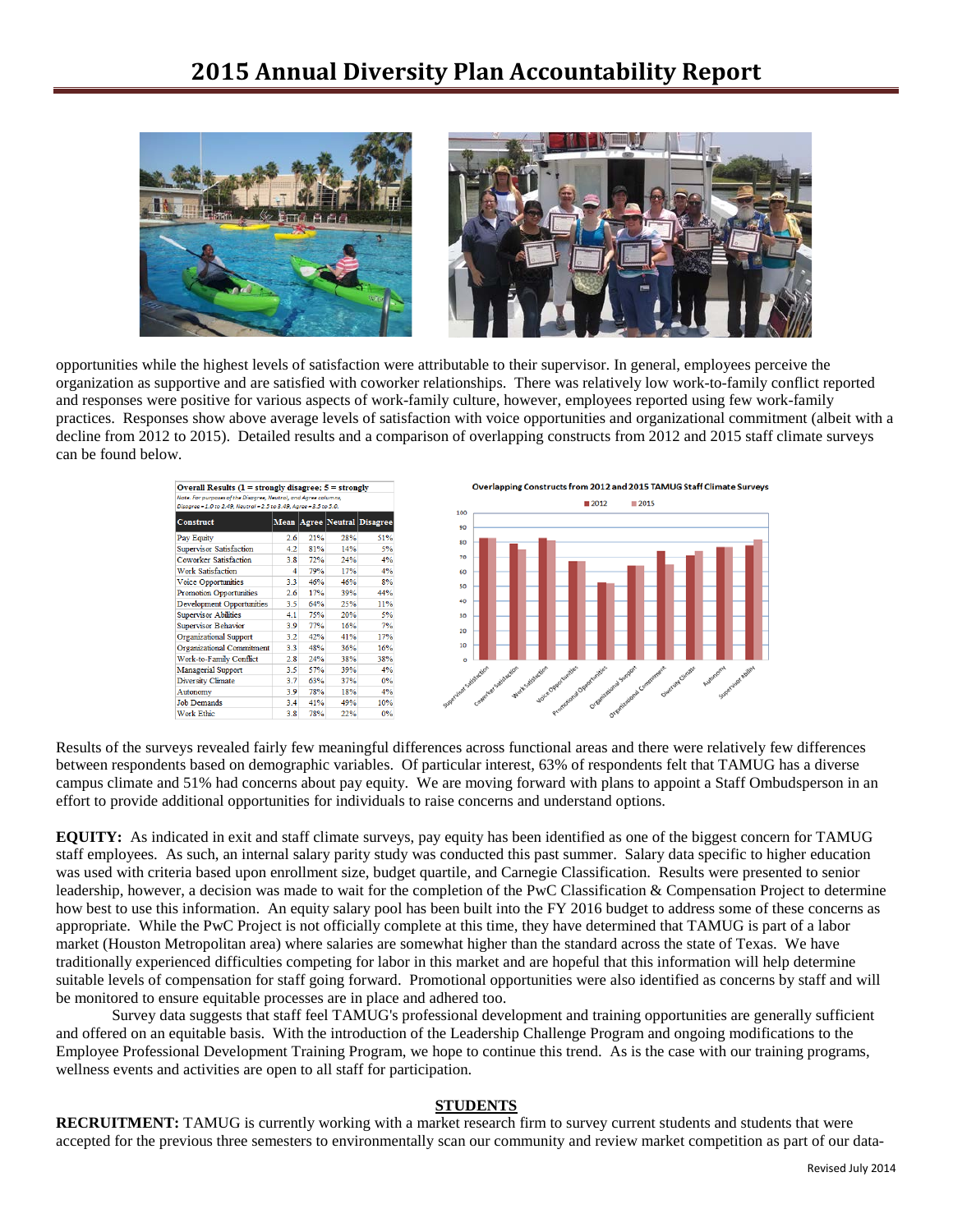informed Strategic Enrollment Management (SEM) Planning process for new freshman and transfer student recruitment. TAMUG identified the top feeder high schools and community colleges to initially target historically underrepresented feeder institutions to expand the geographic diversity of our recruitment outreach. This included visits with UT Austin and TAMU during the fall Texas Together Counselor Updates throughout the state, recruitment at TACRAO college fairs and nights, and at public and private HS's throughout the state, contacting 15,000 Texas spring community college graduates about transfer admissions merit scholarships, engaging community college Phi Theta Kappa honor society chapters through purchasing their lunches and attending their meetings, through the Levy scholarships and Terry scholarships, targeted out of state recruitment along the Gulf Coast for campus open houses and College Board Student Search list purchase nationally to incorporate students from a plethora of unique backgrounds. In addition, TAMUG attends community events like the Houston Hispanic Forum to form an increasing community of talented scholars. The SEM process identified three major goals including representation and success of underrepresented populations.

|                          |        |   |      | Fall 2011-Fall2015 Students by Race/Ethnicity and Level as a percent of Total Enrollment |      |       |                  |      |                  |      |      |      |                  |      |                  |      |      |  |
|--------------------------|--------|---|------|------------------------------------------------------------------------------------------|------|-------|------------------|------|------------------|------|------|------|------------------|------|------------------|------|------|--|
|                          |        |   |      | <b>Fall 2011</b>                                                                         |      |       | <b>Fall 2012</b> |      | <b>Fall 2013</b> |      |      |      | <b>Fall 2014</b> |      | <b>Fall 2015</b> |      |      |  |
| Race/Ethnicity by Gender |        |   |      | Level                                                                                    |      | Level |                  |      | Level            |      |      |      | Level            |      | Level            |      |      |  |
|                          |        |   | GD   | PB                                                                                       | UG   | GD    | PB               | UG   | GD               | PB   | UG   | GD   | PB               | UG   | GD               | PB   | UG   |  |
| Asian                    | Gender | F | 0.0  | 0.0                                                                                      | 0.5  | 0.0   | 0.0              | 0.5  | 0.0              | 0.0  | 0.5  | 0.04 | 0.0              | 0.8  | 0.09             | 0.0  | 0.7  |  |
|                          |        | M | 0.0  | 0.0                                                                                      | 0.9  | 0.0   | 0.0              | 0.9  | 0.05             | 0.05 | 1.0  | 0.04 | 0.0              | 1.1  | 0.09             | 0.0  | 1.1  |  |
| Black                    | Gender | F | 0.04 | 0.0                                                                                      | 0.7  | 0.0   | 0.0              | 1.1  | 0.0              | 0.0  | 0.8  | 0.0  | 0.0              | 0.7  | 0.0              | 0.0  | 0.6  |  |
|                          |        | M | 0.0  | 0.04                                                                                     | 1.0  | 0.0   | 0.0              | 0.9  | 0.09             | 0.0  | 1.2  | 0.09 | 0.04             | 1.0  | 0.04             | 0.04 | 0.9  |  |
| Hisp                     | Gender | F | 0.1  | 0.0                                                                                      | 5.9  | 0.1   | 0.0              | 6.6  | 0.2              | 0.0  | 6.2  | 0.2  | 0.0              | 7.0  | 0.2              | 0.0  | 6.9  |  |
|                          |        | M | 0.09 | 0.04                                                                                     | 6.9  | 0.2   | 0.05             | 7.3  | 0.09             | 0.05 | 7.7  | 0.09 | 0.0              | 8.0  | 0.09             | 0.0  | 8.3  |  |
| Int                      | Gender | F | 0.3  | 0.0                                                                                      | 0.2  | 0.4   | 0.0              | 0.1  | 0.4              | 0.0  | 0.1  | 0.3  | 0.0              | 0.1  | 0.5              | 0.0  | 0.09 |  |
|                          |        | M | 0.1  | 0.0                                                                                      | 0.3  | 0.0   | 0.0              | 0.3  | 0.2              | 0.0  | 0.3  | 0.4  | 0.0              | 0.3  | 0.4              | 0.0  | 0.3  |  |
| Nat Am                   | Gender | F | 0.0  | 0.0                                                                                      | 0.5  | 0.2   | 0.0              | 0.3  | 0.0              | 0.0  | 0.05 | 0.0  | 0.0              | 0.04 | 0.0              | 0.0  | 0.2  |  |
|                          |        | M | 0.04 | 0.0                                                                                      | 0.2  | 0.0   | 0.0              | 0.3  | 0.0              | 0.0  | 0.3  | 0.0  | 0.0              | 0.3  | 0.0              | 0.0  | 0.2  |  |
| Mixed                    | Gender | F | 0.04 | 0.0                                                                                      | 1.2  | 0.0   | 0.0              | 1.2  | 0.0              | 0.0  | 0.7  | 0.0  | 0.0              | 1.2  | 0.04             | 0.0  | 1.0  |  |
|                          |        | M | 0.04 | 0.0                                                                                      | 1.5  | 0.05  | 0.0              | 1.9  | 0.1              | 0.05 | 2.0  | 0.2  | 0.0              | 2.1  | 0.0              | 0.0  | 1.7  |  |
| Hawaiian                 | Gender | F | 0.0  | 0.0                                                                                      | 0.09 | 0.0   | 0.0              | 0.1  | 0.0              | 0.0  | 0.05 | 0.0  | 0.0              | 0.1  | 0.3              | 0.0  | 0.2  |  |
|                          |        | M | 0.04 | 0.0                                                                                      | 0.1  | 0.05  | 0.0              | 0.2  | 0.0              | 0.0  | 0.1  | 0.0  | 0.0              | 0.1  | 0.0              | 0.0  | 0.04 |  |
| Unk                      | Gender | F | 0.0  | 0.0                                                                                      | 0.09 | 0.0   | 0.0              | 0.1  | 0.0              | 0.0  | 0.09 | 0.1  | 0.0              | 0.2  | 0.04             | 0.0  | 0.1  |  |
|                          |        | M | 0.04 | 0.0                                                                                      | 0.2  | 0.0   | 0.0              | 0.2  | 0.0              | 0.0  | 0.09 | 0.04 | 0.0              | 0.2  | 0.09             | 0.0  | 0.1  |  |
| White                    | Gender | F | 1.5  | 0.0                                                                                      | 23.3 | 1.8   | 0.2              | 26.6 | 2.0              | 0.2  | 26.0 | 1.8  | 0.01             | 24.9 | 2.2              | 0.09 | 24.7 |  |
|                          |        | м | 1.2  | 0.1                                                                                      | 40.8 | 2.5   | 0.6              | 44.8 | 2.8              | 0.5  | 46.0 | 2.6  | 0.0              | 45.9 | 2.8              | 0.04 | 46.0 |  |
| <b>Total Enrollment</b>  |        |   |      | 2305                                                                                     |      |       | 2014             |      |                  | 2174 |      |      | 2305             |      | 2324             |      |      |  |

**RETENTION:** There was an increase in the number of students (n=2,324) attending TAMUG. For both the undergraduate and graduate populations, there was an increase in students who self-identify as Hispanic  $(+2.6%)$  and International  $(+7.7%)$ . Furthermore, in 2013 out of 531 UG students, the first year retention rate was 83.05% (n=441), which holds steady from the retention rate of 2012. Efforts to retain and recruit diverse graduate students include: student ambassador/mentoring program for graduate students; targeted fellowships, and a graduate REU project. Student contribution to TAMUG's diversity mission has been added a dimension as part of all scholarships and awards given to graduate students. Efforts to retain diverse undergraduate students include: centralized advising and integrated success coaching for first and second year students; Louis Stokes Alliance for Minority Participation (LSAMP) program, and; create and support social safe spaces for students.



First LSAMP participant workshop Featured Guest, Dr. Ashanti Johnson (OCNG '99)

Pictured: Dr. Liz Borda, C.J. White, Alissa Rodriguez, Adrian Gardner, Mayen Udoetuk, and Dr. Johnson

**CAMPUS CLIMATE:** The following information was obtained from surveys administered to TAMUG students that graduated during the 2014-2015 academic year (fall 2014, spring and summer 2015), and which contain questions on diversity. In the fall of 2014, the overall average for the diversity questions was 3.877. In the spring of 2015, the overall average of the diversity questions was 3.699, and in summer of 2015 the average was 3.813. The combined scores provided an average of was 3.80, which exceeded the target of 75% satisfaction rate of creating a positive diverse campus climate. A Diverse Learning Environment Climate Survey was distributed to students enrolled at TAMUG in spring 2015. Out of 163 respondents, the students' perceptions of a positive campus climate averaged 48.68%. The overall average of comparable public four-year higher education institutions was 49.58%. Campus Climate was measured using the following factors: Sense of Belonging, Academic Validation, General Interpersonal Validation, Institutional Commitment to Diversity, Positive Cross-Racial Interaction, Negative Cross-Racial Interaction, Discrimination and Bias, Harassment and Conversations across Differences. Strategies to bring a more culturally alert campus climate include: enhancing web and social media presence; develop and implement diversity recruitment and scholarships, and; continue to host inclusive programming. Strategies that will continue and/or be implemented are the following: create and support social spaces for students inviting inclusion where they can engage in communication without fear - where all constituents are heard and valued, and continue to collaborate with the Office of Diversity and student organizations (e.g. Aggie Allies, Asian Culture Organization, Black Student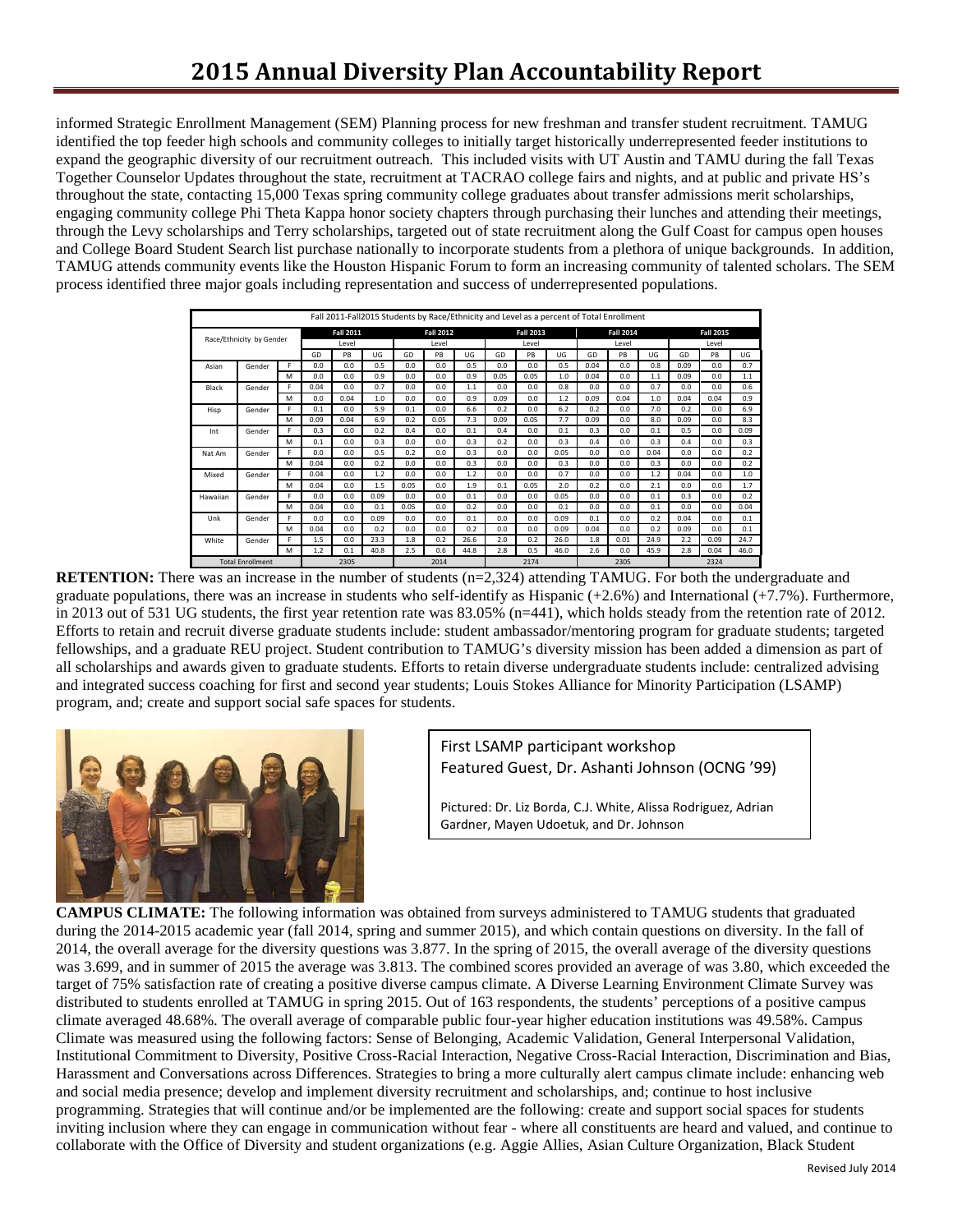Alliance, Gay Straight Alliance, International Students Association, Student Association of Latino Leaders, Sisterhood of University Leaders, and Student Veterans Association) to bring inclusive programming to campus.

**EQUITY:** A study of student debt for TAMUG graduates ( $N=1,429$ ) from the past five years (2010-2015) was completed in early fall. Students were identified as economically and non-economically disadvantaged based on Pell Grant eligibility. A key factor is the higher than overall representation of women and minorities within the economically disadvantaged group. Interestingly, overall debt was often high for non-economically disadvantage than disadvantaged (\$21,088 v. \$19,611 for 2014). Total average debt was \$20,485. Debt was also analyzed based on major and average starting salaries. Approximately 38% of the graduates with debt exceeded 60% of the expected first year salary. As a means to educate students regarding financial aid, in 2014, Student Business Services began offering a series of Financial Literacy classes to help students understand the psychology of money and to offer long term insight into financial decisions that can be made today to assist in obtaining future goals. These workshops are an attempt to educate students on how to reduce debt, be moneywise and how to manage their money. This information will be used to review aid distributions and scholarship programs.

| 1 ACULI |  |
|---------|--|
|         |  |
|         |  |
|         |  |
|         |  |
|         |  |

|                      |                               |    |                  |   |                  |   | Faculty by Ethnicity and Gender: Fall 2010 - Fall 2015 |   |                  |                  |       |  |
|----------------------|-------------------------------|----|------------------|---|------------------|---|--------------------------------------------------------|---|------------------|------------------|-------|--|
|                      | <b>Ethnicity &amp; Gender</b> |    | <b>Fall 2010</b> |   | <b>Fall 2011</b> |   | <b>Fall 2012</b>                                       |   | <b>Fall 2013</b> | <b>Fall 2014</b> |       |  |
| Asian                |                               | F  | 2.0%             | F | 2.0%             | F | 2.5%                                                   | F | 2.9%             | F                | 3.2%  |  |
|                      | Gender                        | м  | 4.6%             | М | 4.0%             | М | 3.8%                                                   | М | 3.5%             | М                | 3.8%  |  |
|                      |                               | F  | 1.3%             | F | 2.0%             | F | 1.9%                                                   | F | 1.8%             | F                | 1.9%  |  |
| Black                | Gender                        | м  | 0.0%             | м | 0.0%             | м | 0.0%                                                   | м | 1.2%             | м                | 0.6%  |  |
| <b>Hisp</b>          |                               | F  | 1.3%             | F | 0.7%             | E | 1.9%                                                   | F | 2.4%             | F                | 19%   |  |
|                      | Gender                        | м  | 3.3%             | М | 4.0%             | м | 3.8%                                                   | М | 2.9%             | м                | 2.9%  |  |
|                      |                               | F  | 0.7%             | F | 0.7%             | F | 0.6%                                                   | F | 1.8%             | F                | 2.5%  |  |
| Int                  | Gender                        | м  | 2.6%             | м | 2.6%             | м | 4.4%                                                   | М | 2.9%             | М                | 3.2%  |  |
|                      |                               | F  | 0.0%             | E | 0.7%             | F | 1.3%                                                   | F | 0.6%             | F                | 0.6%  |  |
| Unk                  | Gender                        | м  | 1.3%             | м | 1.3%             | м | 1.3%                                                   | м | 4.1%             | м                | 0.6%  |  |
|                      |                               | F. | 17.0%            | E | 18.5%            | F | 18.8%                                                  | F | 20.6%            | F                | 20.4% |  |
| White                | Gender                        | м  | 66.0%            | M | 63.6%            | М | 60.0%                                                  | М | 55.3%            | м                | 58.0% |  |
|                      |                               | F  | 22.2%            | F | 24.5%            | F | 25.5%                                                  | F | 30.0%            | F                | 30.6% |  |
| Totals               | Gender                        | м  | 77.8%            | м | 75.5%            | м | 74.5%                                                  | М | 70.0%            | м                | 69.4% |  |
| <b>Total Faculty</b> |                               |    | 153              |   | 151              |   | 157                                                    |   | 170              | 157              |       |  |

**FACULTY**

**RECRUITMENT:** Out of the nine Faculty who started their positions in the Fall of 2015, one is a Hispanic in an area of rapid growth (kinesiology and diving program) providing a strong role model opportunity for a field that is regularly dominated by white males. We also continue our strong effort to place women in position of leadership with the recruitment of the new Director of the Maritime Studies program. Finally, among the nine recruited Faculty we count five different non-US citizenships adding to the very strong

cultural mix of Faculty on the Galveston Campus.

**RETENTION:** As an important benchmark for the campus, the first African American female, Dr. Carol Bunch-Davis, was granted tenure and promoted to Associate Professor this year. Dr. Juan Horillo, a Hispanic ocean engineer, was also promoted to Associate Professor with tenure on the basis of his entire probationary period as a Faculty in the Department

of Maritime Systems Engineering. In addition, the TAMU faculty omsbudsperson visited the campus for two days in spring 2015. The visit was perceived as a positive statement about the relationship with TAMU and the Dean of Faculties office. The Center for Teaching Excellence hosted a fall workshop on teaching diverse populations and was very help received on campus. Additional efforts



are underway to increase support resources for teaching and scholarship.

**CAMPUS CLIMATE:** The TAMUG faculty participated in a campus climate survey but results are not yet available. As soon as appropriate, these results will be analyzed concerning current climate as well as reviewing any trends from the previous climate results. All of the initiatives listed in the campus climate section related to administration/staff also impact quality of life and climate for faculty.